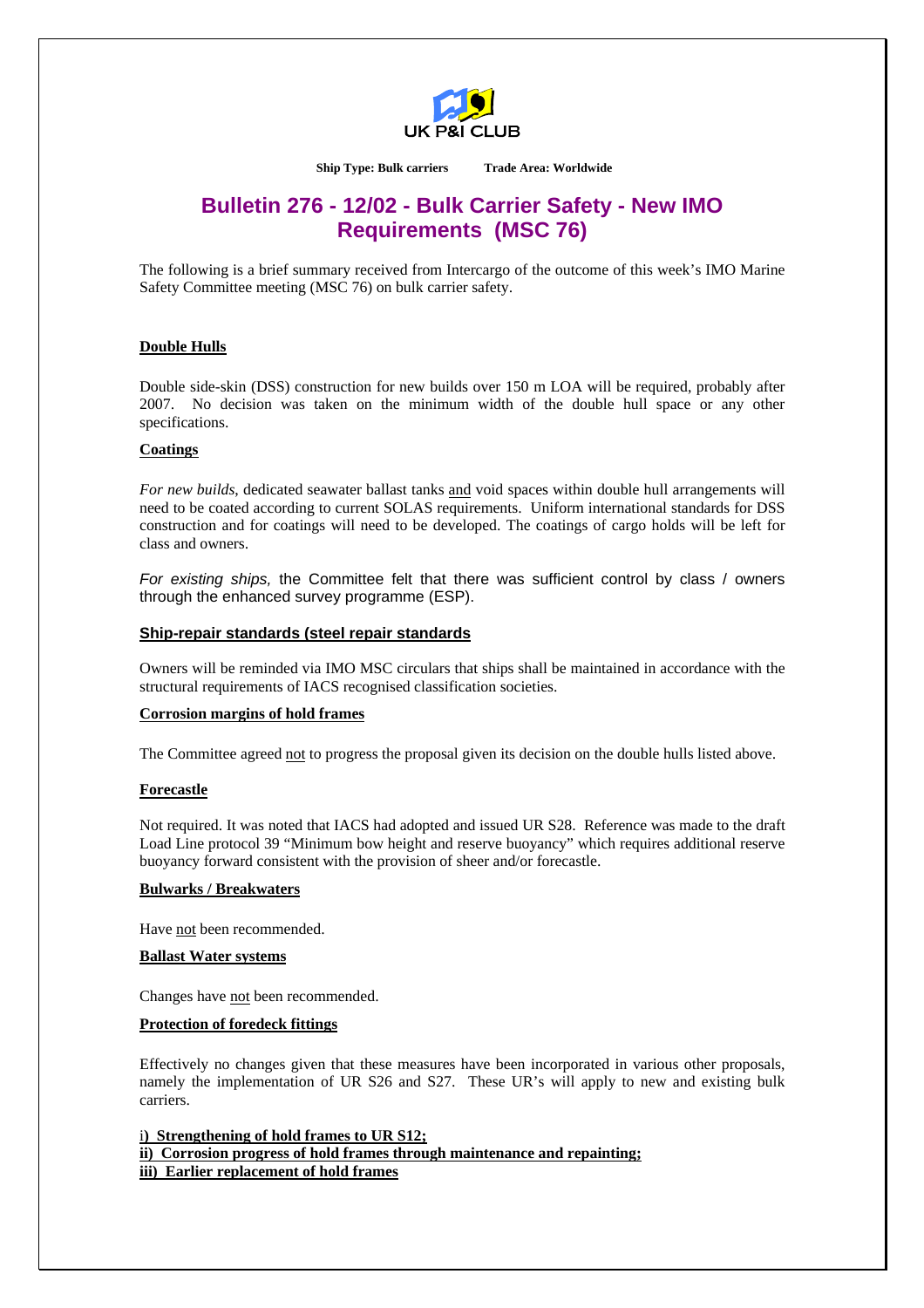For existing ships built of a single side-skin construction, while noting that IACS had just adopted and issued UR S31 and which concerns renewal criteria for side frames on bulk carriers not built in accordance with UR S12, it was agreed that UR S31 should be applied.

To cover the small percentage of bulk carriers not classed with IACS members – probably less than 5% of all 10,000 dwt+ bulk carriers, flag states have been asked to ensure that UR S31 is applied – irrespective of the class society concerned.

# **Hatch cover strengthening on existing bulk carriers**

Existing ships will not be required to replace or reinforce their hatchcovers forward of 0.25L.

# **Redesign of hatch covers & closing mechanisms**

Ship owners will be made aware of the need for maintenance and inspection for closing mechanisms. New standards will be produced building on the existing IACS UR S21.

#### **Hatch cover open or closed monitor**

Changes have not been recommended given that water ingress alarms would make such features redundant.

# **Water ingress alarms for cargo holds and dry spaces**

Adopted (under SOLAS) for all bulk carriers from 1 July 2004. Performance standards will be developed before this date with international organisations invited to submit their views.

## **Immersion suits**

Required on all ships.

# **Free-fall lifeboats**

Will be required for all new ships.

### **Terminal interface improvements, communications, stevedore training**

Initially, many of these issues will be improved via an increased take-up and better recognition by all parties of the IMO BLU Code.

#### **ESP Inspection targeting**

Existing IACS activities in this area were deemed sufficient.

#### **Specialised training for port State control inspectors**

Training for PSC inspectors in bulk carrier design and operation will be developed.

#### **Weather routing**

No further action required.

## **Improved loading / stability information (hull stresses**

Guidelines will be developed on this matter for new ships.

#### **BC Code and Bulk Carrier endorsements for officers qualifications**.

Making the BC Code mandatory will be referred back to the relevant sub-committee. No further action on the issue of B/C endorsements given the relevant changes to STCW coming into effect on 1 January 2003.